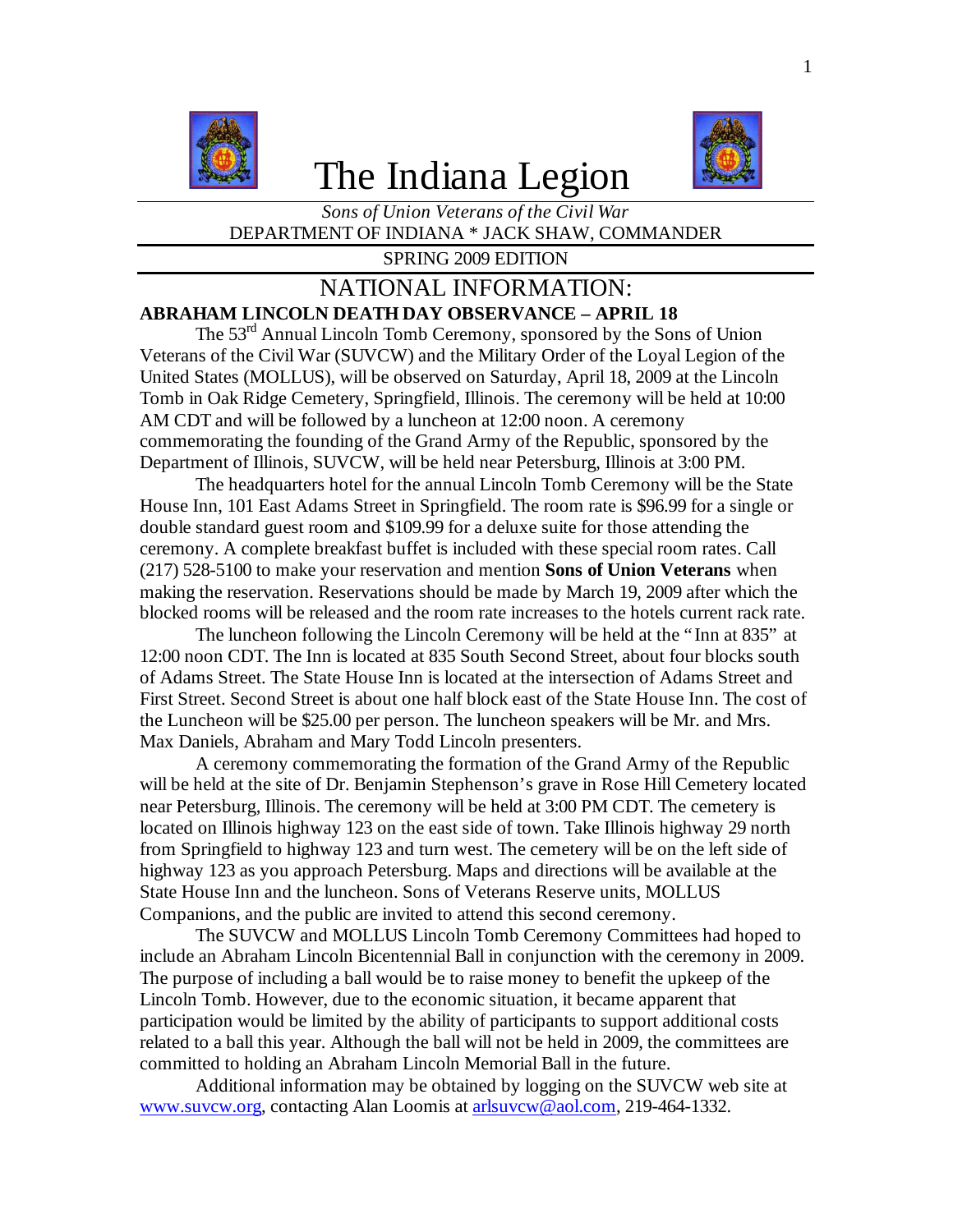# DEPARTMENT INFORMATION:

#### **2009 ANNUAL MEETING**

The 2009 Annual Meeting will be held at 9:00 AM, Saturday, June 6, at IU Kokomo. This will be the 123<sup>rd</sup> Annual Encampment of the Department of Indiana  $SUVCW$  and the  $61<sup>st</sup>$  Memorial Encampment of the Grand Army of the Republic.

Directions for Indiana University Kokomo: From any direction take US 31 to Lincoln. Lincoln is North of IN 26 and South of US 35 & IN 22. Turn West on Lincoln to Washington. Turn North on Washington; just past Cossells Landscaping on right; turn right. You are on IUK property (2300 S. Washington). Stay right at first stop sign. At second stop sign turn left. Park in lot on right. Enter the Kelly Student Center. If you keep turning right within the building, you will find us. We will be near the cafeteria.

|                                                                                                                                                                  | 123nd Annual Encampment Department of Indiana                  |       |  |
|------------------------------------------------------------------------------------------------------------------------------------------------------------------|----------------------------------------------------------------|-------|--|
|                                                                                                                                                                  | & $61th$ Memorial Encampment of the Grand Army of the Republic |       |  |
|                                                                                                                                                                  | SONS OF UNION VETERANS OF THE CIVIL WAR                        |       |  |
|                                                                                                                                                                  | <b>Registration Form</b>                                       |       |  |
|                                                                                                                                                                  | Indiana University Kokomo, Saturday June 6, 2009               |       |  |
|                                                                                                                                                                  | <b>Deadline No Later Than 15 May!</b>                          |       |  |
|                                                                                                                                                                  | Pre-Registration \$5.00                                        |       |  |
|                                                                                                                                                                  | Lunch \$13.00                                                  |       |  |
|                                                                                                                                                                  |                                                                | Total |  |
| Wives & guest are welcome at the luncheon.<br>Make checks payable to <b>DUVCW</b><br>Send checks to Lee Ann Teller, 3003 Lamplighter Lane, Kokomo, IN 46902-8125 |                                                                |       |  |
|                                                                                                                                                                  |                                                                |       |  |
| Guest: <b>Carl Contract Contract Stru</b>                                                                                                                        |                                                                |       |  |

### **LINCOLN DAY BICENTENNIAL CEREMONY, LINCOLN BOYHOOD NATIONAL MEMORIAL:**

## Submitted by Alan Teller and Department Commander Jack Shaw

We gathered in southern Indiana for the annual Lincoln Day Celebration at the Lincoln Boyhood National Memorial, LBNM. In 2009, the 200<sup>th</sup> birthday of Abraham Lincoln, they decided to hold the event on his actual birthday even though it fell on a Thursday. No one knew what that would do to the size of the crowd. It was overwhelming. There were not enough seats. They packed the halls and the courtyard. I heard estimations of over 300. Parking began as soon as you turned off IN 162 into the park, 45 minutes before the ceremony began. Twelve SVR members attended in uniform, Mike Beck, Brad Rainier, Bruce Kolb, Andy Kolb, Larry Myer, Garry Walls, Gib Young, Eric Fricke, Mike Downs, Dennis Hutchinson, Don Morgan, and Alan Teller. Two SUVCW members attended in civilian dress, Tim Beckman, Harrison Camp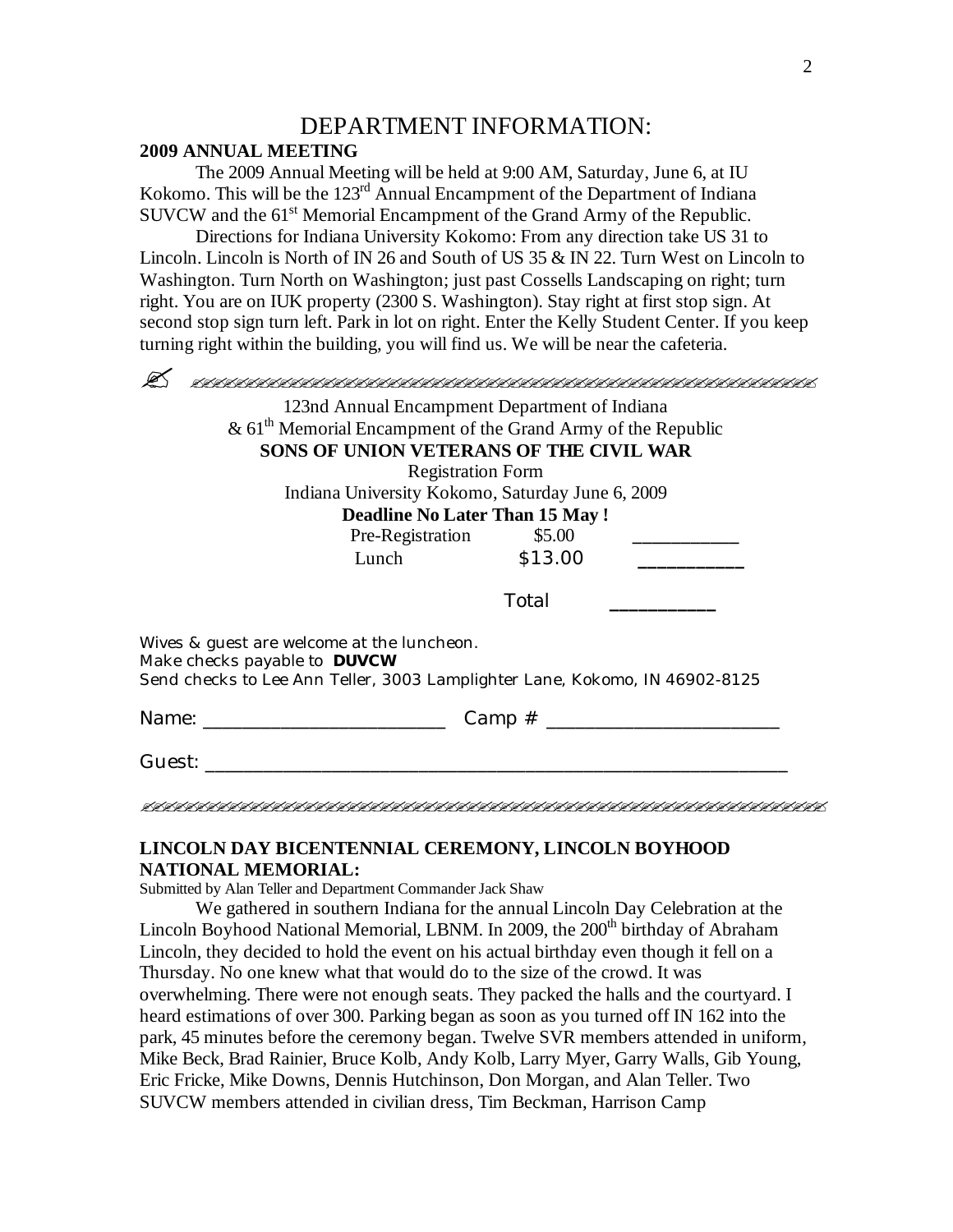Commander, and Jack Shaw, Department Commander. The Daughters of Union Veterans of the Civil War, 1861-1865, were represented by Barbara Stone, Department President, and Lee Ann Teller, PDP.

The ceremony started promptly at 2:00 p.m., with a musical prelude by the Red Bank Reunion Band. The SVR presented and retired the colors with all members participating. Superintendent Mike Capps led in the pledge of allegiance and the audience sang the Battle Hymn of the Republic. Mark Messmore, of Jasper, led everyone in prayer and Mike Capps welcomed everyone to the Lincoln Boyhood Home. Keynote speaker, Dr. James Madison, gave a stirring account of Lincoln in Indiana. He professed after 14 years of living in Indiana, Abe Lincoln was, indeed, a Hoosier. After the address by Dr. Madison, the audience sang America the Beautiful and was dismissed to the courtyard to commence the procession to the wreath laying ceremony at the grave of Nancy Lincoln. A more beautiful day, we couldn't have wished for, as the SVR lead the procession through 63 degree, sunny weather up the hill to the resting place of Nancy Hanks Lincoln, the mother of our nation's greatest President. The SUVCW presented a wreath from Harrison Camp, Somers Camp, Porter Camp, and the Department of Indiana. The DUVCW presented wreaths for the Department of Indiana and Marinda B. Dye Tent #17.

Afterwards everyone enjoyed cookies, cake and coffee. There were several tables of goods for sale besides the normal LBNM items. A special postage, First Day Covers, was offered with the new Lincoln stamps issues and postmarked that day, February 12, 2009. It was and is a great event for the SUVCW and the SVR to participate in. We get a lot of exposure with the local news media and in talking to interested individuals.



Department Commander Jack Shaw SVR Standing Guard



#### **INDIANA SOLDIERS AND SAILORS CHILDRENS HOME**

Submitted by Department Commander Jack Shaw

During the Midwinter Encampment, the main topic of discussion was the tentative closing of the ISSCH, in Knightstown. Brother Ed Krieser has authored a resolution, similar to the American Legion Resolution. It was ratified and signed by our Department Commander at the Midwinter Encampment to suspend the closing of the Home. A committee was formed to oversee any progress being made in the battle and offer any ideas or aid in any way to those fighting the fight. The ISSCH Committee is, as follows: Ed Krieser (American Legion contact), Bruce Kolb (familiar with Deed of Conveyance), Matt Elkin, (Legal) and John Bowyer (local area resident and member of Harrison Camp).

On February 13<sup>th</sup>, Department Commander Jack Shaw, his wife Billie Jean, and Brother John Bowyer of the Ben Harrison Camp, met with two officers of the ISSCH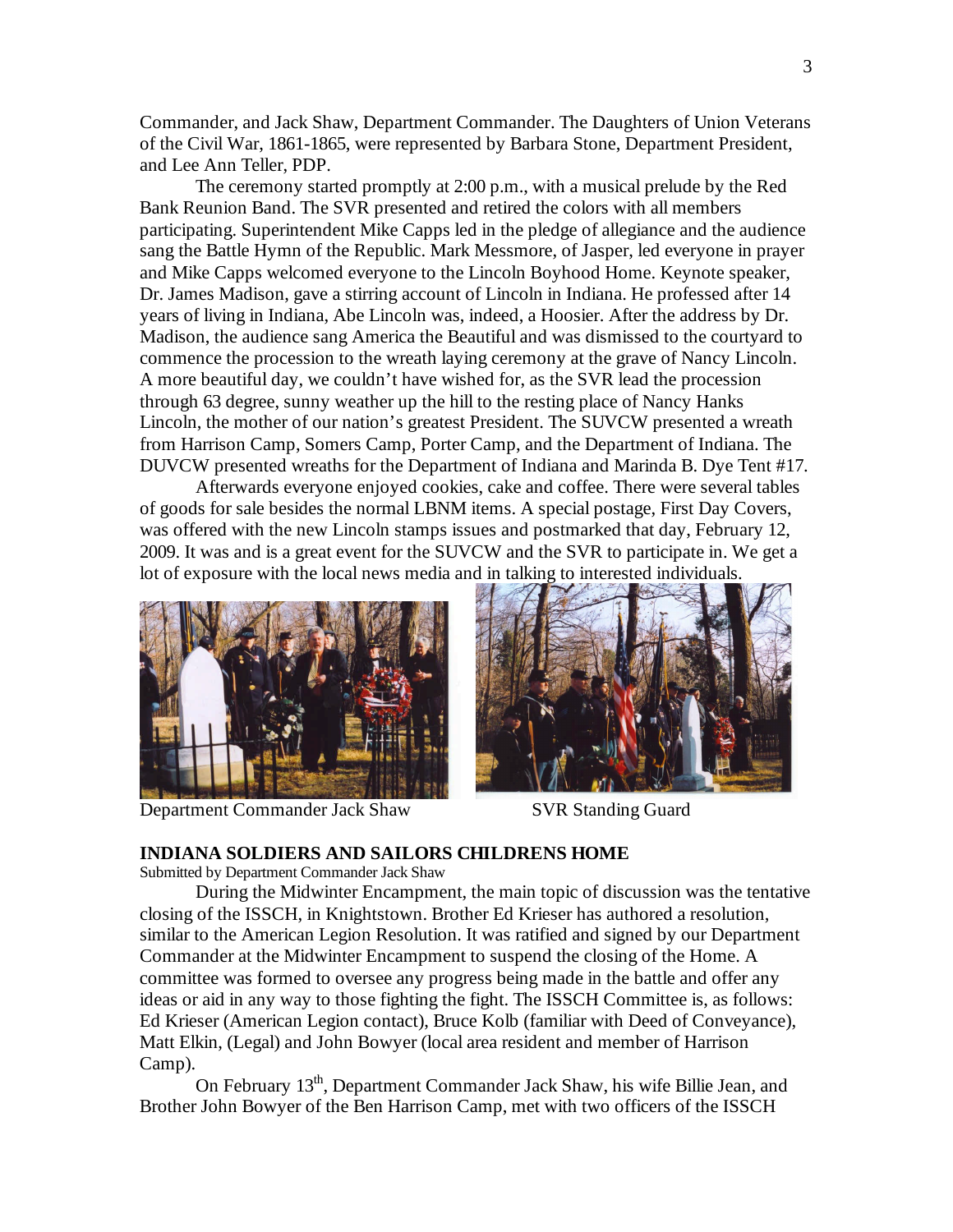Alumni: Corresponding Secretary Pat Towne, of Danville, IN and President Diana Bossingham of Indianapolis. The ladies graciously gave us a complete tour of the facility and visited with us into the afternoon. We also had a chance to visit with Principal Patrick Kevin Porter and left Knightstown with a cornucopia of knowledge about the home and the viable part it plays in educating and providing a good home and environment for today's children with special needs. As most of you know, the Children's home in Knightstown is scheduled to close at the end of the school year and currently, there is a tremendous outcry to keep the school open so it can continue to provide an option for troubled children that have a tough time in public schools, come from dysfunctional families, have been abandoned or orphaned, or are the children of military parents that may have been deployed to serve and protect our homeland.

The ISSCH is currently funded by the Indiana Board of Health, administered by Dr. Judith Monroe, who would like to cut this facility from their budget, without actually considering the success of the Children's home and the future of the boys and girls who live and study at ISSCH. She believes that the ISSCH is a broken model that cannot function in this century. After visiting the ISSCH, talking to the students of Morton Memorial, the Principal, and its Alumni, I believe this facility should be the model of education for the  $21<sup>st</sup>$  century!





the oldest building on campus chapel window plaque above entrance





#### **CAMP BY-LAWS**

Submitted by Alan Teller

I would recommend everyone go to www.suvcw.org and read General Order #7 dated 21 February 2009. The date is important, because it is a revised General Order #7. Basically, it says we cannot accept Junior or Junior Associate Members into the order until our Camp and Department Bylaws are changed and approved. I do not have a copy of Benton Camp Bylaws, and thus will be addressing all other Camps. However, Benton Camp is not exempted from General Order #7. The Camp Bylaws are unclear. They follow the outline of the Department Bylaws. They specifically accept Juniors and Associates, but do not mention Junior Associates and then say something similar to all other classes and criteria for membership shall follow the guidelines specified in the Constitution and Regulations.

Let's start by addressing what the Department will be voting on at the 2009 Annual Encampment to address General Order #7. Our current Bylaws state: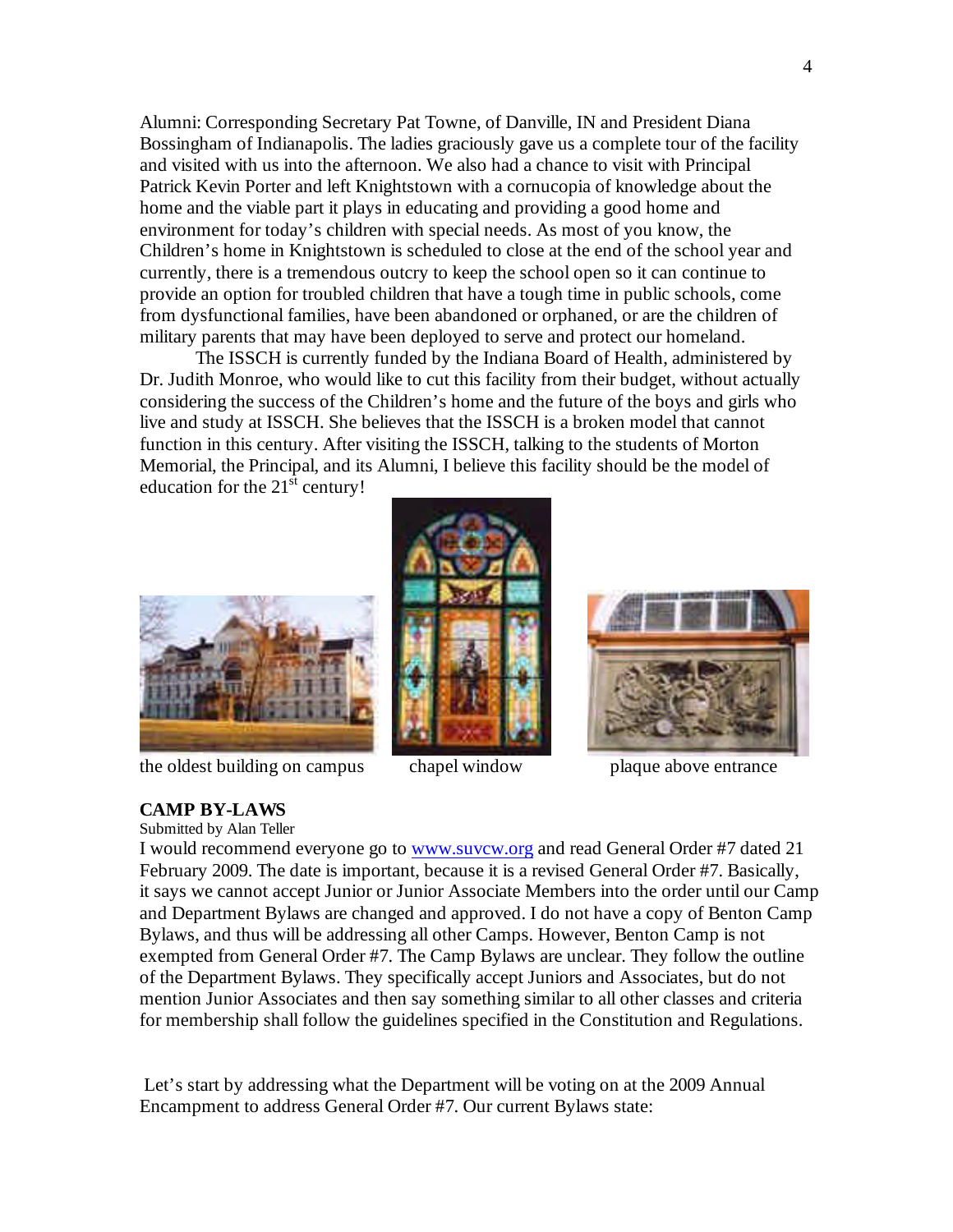#### **Article III**

#### **Membership**

Sec. 1. Associates will be permitted in the Indiana Department and the Camps within the same.

Sec. 2. Juniors will be permitted in the Indiana Department and the Camps within the same.

Sec. 3. All members of the Indiana Department shall belong to a Camp of their choice or be assigned to the nearest Camp, if the brother does not choose a Camp.

Sec. 4. All other membership classes and criteria for membership shall follow the guidelines specified in the Constitution and Regulations.

The proposed change will be: **Article III**

#### **Membership**

Sec. 1. All membership classes and criteria for membership shall follow the guidelines specified in the National Constitution and Regulations of the Order.

Sec. 2. All members of the Indiana Department shall belong to a Camp of their choice or be assigned to the nearest Camp, if the brother does not choose a Camp. At-Large Members are not allowed in the Department of Indiana.

You may choose to use Section 1 as a guideline. (Only the Department has the option to exclude At-Large Members.) You may also wish to wait until after the Indiana Department Encampment, June 6, 2009 to take action at the Camp level. However, no Junior or Associate Junior can be voted into the Camp until after the Department and Camp Bylaws have been changed, voted on, and approved by appropriate channels, Department Commander for Camps and Commander-in-Chief for the Department.

# CAMP INFORMATION:

#### **ORLANDO A. SOMERS CAMP, NO. 1**

Information submitted was included under Department Information.

#### **COL. WILLIAM H. LINK CAMP #12**

No report submitted by this camp.

#### **CHAMPION HILL CAMP #17**

#### **TRIBUTE TO ABRAHAM LINCOLN**

Brothers of the Department of Indiana SUVCW are invited to join members of Champion Hill, Camp 17 for a Tribute to Abraham Lincoln on Tuesday, May 5, 2009 at 6:30 p.m. in the Art Deco Ballroom of the La Fontaine Center in downtown Huntington, 208 State St. (one block west of the courthouse). Monte Davis will provide a sit down dinner of tossed salad, baked ham or chicken parmesan, baked potato, roll, assorted pies, iced tea, coffee or water. Past Camp Commander will provide a commentary on the year 1864 by Archie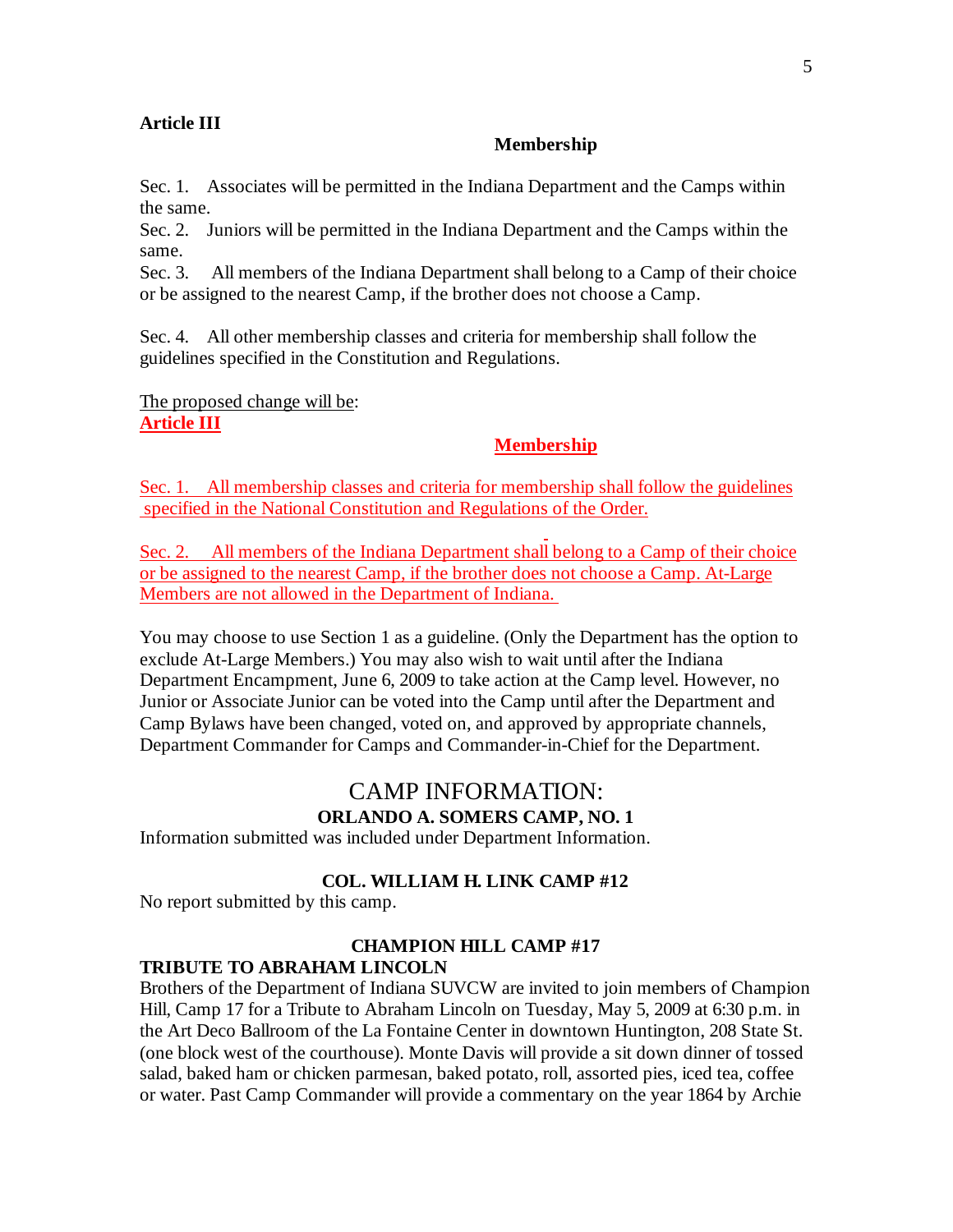Lintz. The Huntington North High School Show Choir will provide a musical tribute. (This choir, under the direction of John Wenning has been a national award-winning choir for twenty years. The cost for the evening is \$17 per person. **Seating is Limited**, the seating capacity of 100 will be filled in order of payment/reservation. Make out your check to Champion Hill, Camp 17, SUVCW. Send it to either Gib Young, 1352 Etna Ave., Huntington, IN 46750 or Paul Kiningham, 379 Aaron Corner, Roanoke, IN 46783. Please indicate at the time of your reservation whether you wish to have a baked ham dinner or chicken parmesan dinner. If you have any questions, feel free to call 260-356-1000 (day) or email gib.young.byq8@statefarm.com.

### **WILLIAM P. BENTON CAMP #28**

#### **FINAL MUSTER**

Camp Commander Raphael Moak died on Sunday morning, December 21, 2008. He was a member of the SUVCW, Old Trails Rifle and Pistol Club, lifetime member of NRA and chairman of the NRA Banquet for 12 years, and a volunteer at the National Museum of the United States Air Force in Dayton, Ohio. He will be greatly missed.

#### **CIVIL WAR MEMORIAL**

Submitted by Dennis Rigsby



In early 2007, the Wayne Co. Veterans Council received permission to build a new "Veterans Park" in the Whitewater River Gorge in Richmond, IN.

The Veterans Council advised that there would be separate memorials in this new park for all past major conflicts and asked the William P. Benton camp if they would like to plan and construct the "Civil War" memorial. The members of the Benton Camp enthusiastically adopted this project as there was no "Civil War" memorial anywhere in Wayne Co. at that time.

The memorial is a 3<sup>4</sup> scale 3-inch parrot rifle set in a reinforced concrete base. The cannon barrel was cast at the "Hern Iron Works" in Coeur-D-Alane, Idaho and weighs approx. 600 lbs. The camp members can vouch for every pound as they helped hand carry the barrel to the base and set it in place. The hand carry was necessary due to the decorative brick around the memorial would not tolerate vehicle weight.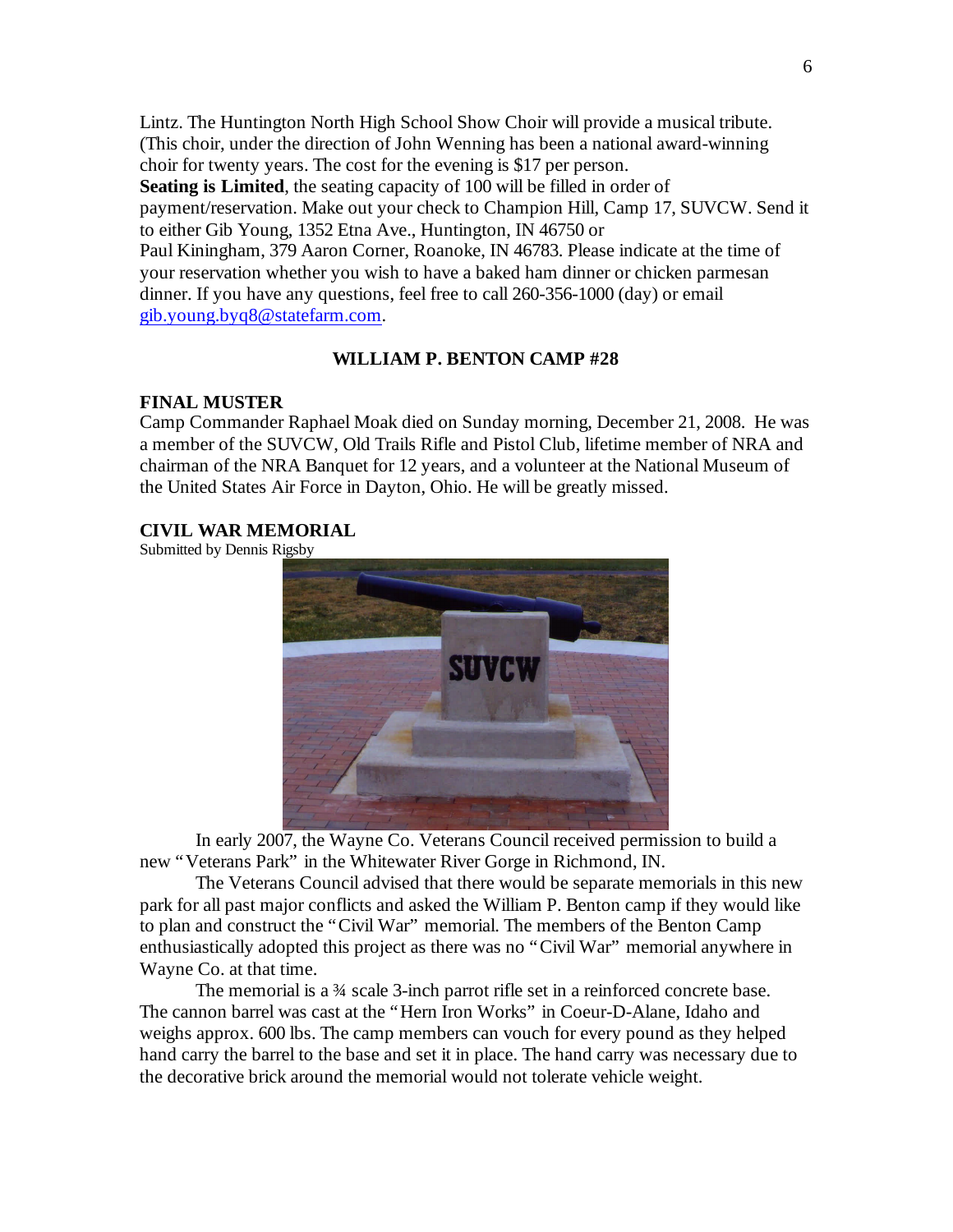The new Civil War monument was dedicated on Veterans Day 2008 (11-11-08). After the camp participated in Wayne County's first Veterans Day parade and ceremony at the Richmond, IN Freedom Fountain. The public was invited to adjourn to the new Veterans Park to witness the dedication of the Civil War monument.

#### **DAVID D. PORTER CAMP #116**

No report submitted from this camp.

#### **BEN HARRISON CAMP #356**

#### **NEW CAMP OFFICERS**

New Ben Harrison camp officers were elected on November 8, 2008 and installed on December 13, 2008, by Bruce Kolb (PDC and PCC). The 2009 elected camp officers are as follows: Tim Beckman (Commander), Garry Walls (Senior Vice Commander), Mike Tomey (Junior Vice Commander), Jerry Thompson (Secretary), Graham Morey (Treasurer), Mike Beck PCC (Council), Bruce Kolb (Council), and David Wiley (Council).



Left to right: Jerry Thompson, Mike Tomey, Mike Beck, Tim Beckman, Graham Morey, and Garry Walls.

#### **ACTIVITIES ATTENDED**

Six camp members attended the Mid-Winter Encampment at the Huntington, IN Courthouse G.A.R. room on January 24, 2009. Seven camp members attended the Lincoln Day ceremony and wreath laying at the Lincoln Boyhood National Memorial, Lincoln City, IN, on February 12, 2009.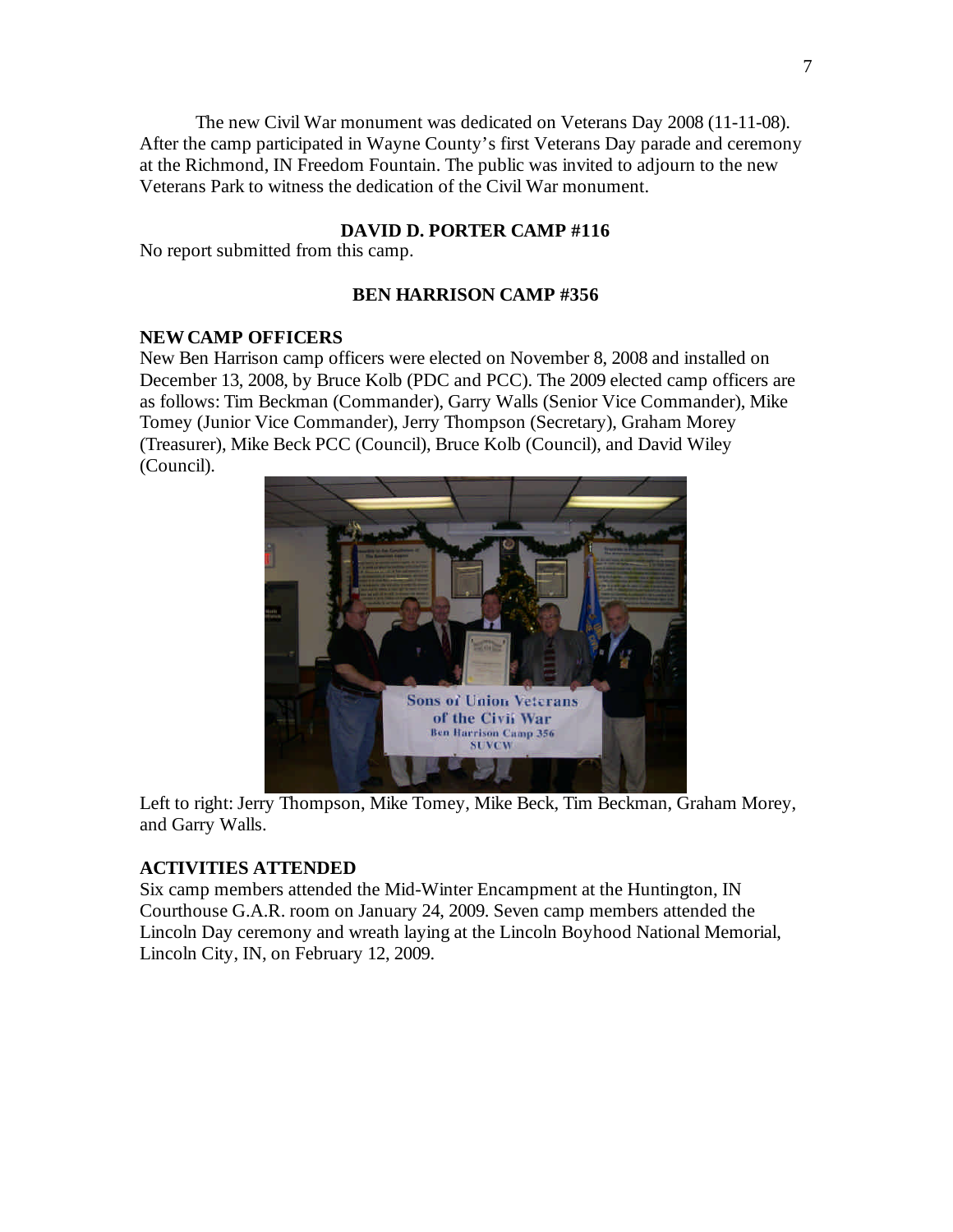

Ben Harrison Camp Commander Tim Beckman presenting wreath at Grave of Nancy Hanks Lincoln, February 12, 2009 (picture courtesy of Daryl Lovell)

#### **UPCOMING EVENTS**

May 9, 2009 – Ben Harrison Camp Annual Cemetery Cleanup, 9:00 AM Hilldale Cemetery, Martinsville, Morgan County

May 16-17, 2009 – Information Booth at Conner Prairie Civil War Days, Fishers

May 25, 2009 – Ben Harrison Camp Memorial Day Ceremony, 11:00 A.M. Crown Hill Ceremony, Indianapolis. Meet at the Old Entrance, 34<sup>th</sup> Street and Boulevard Place

June 6, 2009 – 123rd Annual Encampment, SUVCW Dept. of Indiana Indiana University, Kokomo Campus

June 27, 2009 – Pvt. Corydon W. Cook's Gravestone Rededication, 10:00 AM IOOF/Galveston Cemetery, Galveston, Cass County

#### FINAL MESSAGE FROM THE EDITOR:

Thank you for allowing me to serve as your editor. I have been honored to provide a record of how you are honoring your Civil War ancestors. I am leaving this position to spend more time researching our family Civil War ancestors for future books. My current focus is on the  $8<sup>th</sup>$  Indiana Infantry (both 3 month and 3 year regiments). If you find any information about this regiment or see a grave for one of the men, please don't hesitate to contact me at jkt60@att.net. I hope to also include biographies and photos of the men and their graves with their regimental history in my book.